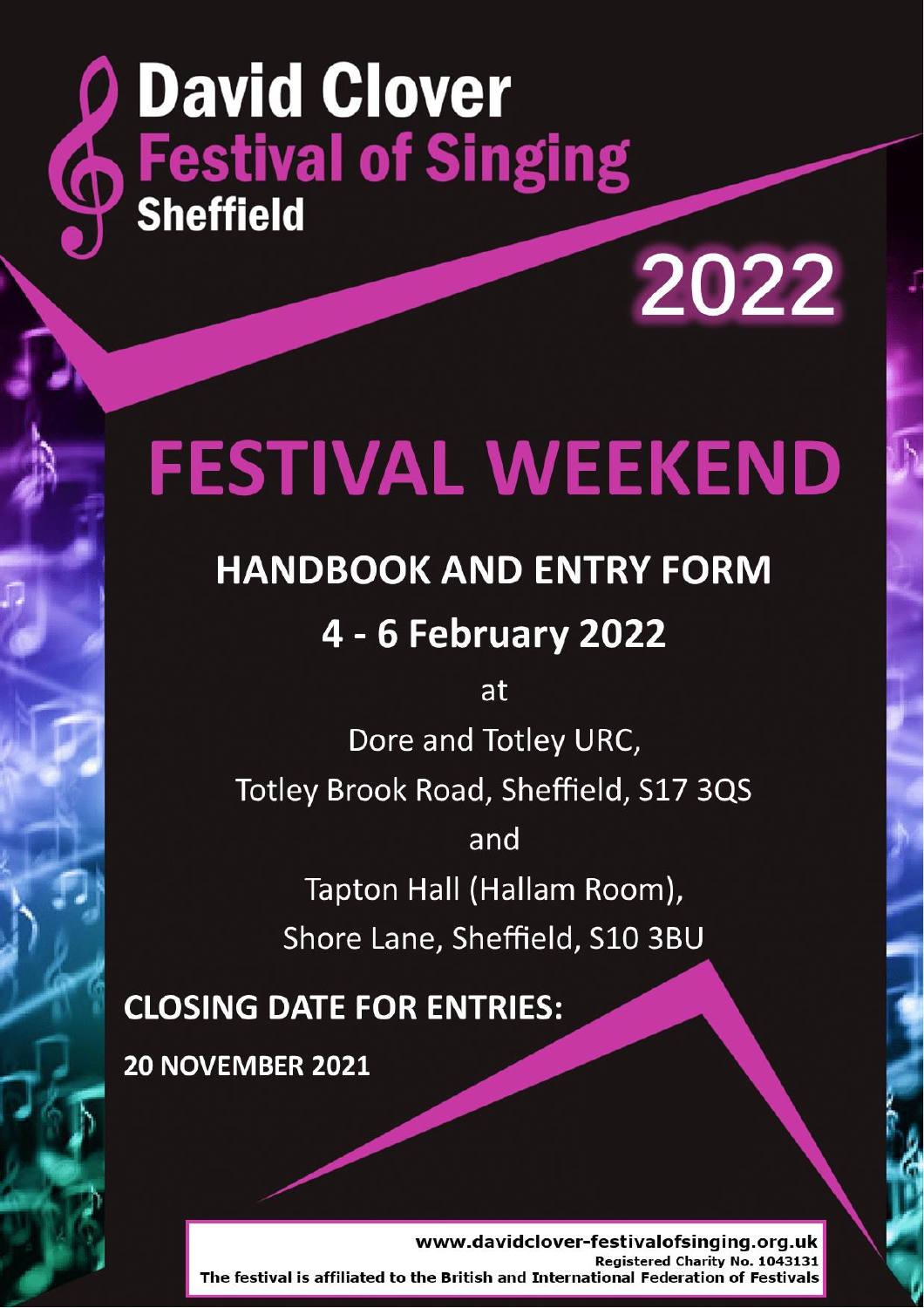# "The object is not to win a prize or defeat a rival but to pace one another on the road to excellence."

*H. Walford Davies*

### **New for 2022!**

### **Age Groups**

Please note that the age groups for some of the non-recital classes for singers aged 18 years and under have changed. Please check carefully the age limits for each class for 2022 entries.

### **Songs from the Shows, Films and Musicals and Opera and Light Opera classes**

Please note that Songs from the Shows and Light Opera are categorised in more detail for  $2022:$ 

- Light opera songs composed before 1920 are now included in the Opera and Light Opera Class (formerly the 'Opera' class)
- Songs from the Shows classes are now divided into 2:
	- o songs composed *before* 1960
	- o those composed *after* 1960

This gives 3 new classes for performers in 2022.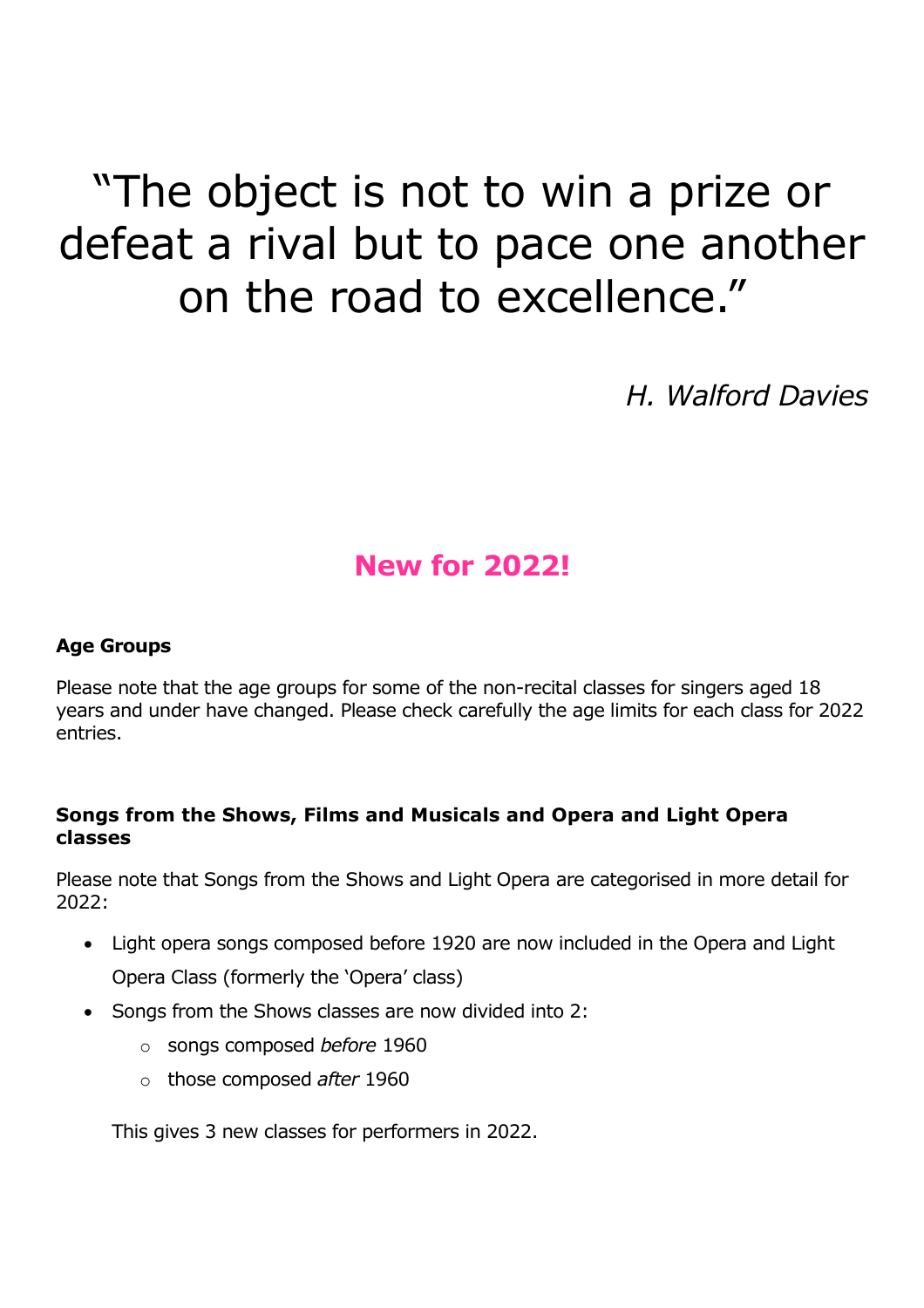## **The David Clover Festival of Singing Sheffield**

Reg. Charity No. 1043131

Founded by *The City of Sheffield Teachers' Choir*

# **FESTIVAL WEEKEND**

### **Friday 4 February - Sunday 6 February 2022**

### **Dore and Totley United Reformed Church**

Totley Brook Road, Sheffield S17 3QS (Friday 4 February and Saturday 5 February)

and

### **Tapton Hall (Hallam Room)**

Shore Lane, Sheffield S10 3BU (Sunday 6 February)

### **Adjudicator: Luise Horrocks**

| Patron: Lesley Garrett CBE                                                                                                     |
|--------------------------------------------------------------------------------------------------------------------------------|
| President: Mark Wildman FRAM, FRSA                                                                                             |
| Vice-Presidents: Elizabeth Watts Hon.D.Mus<br>Richard Clover LTCL, FASC<br>James Kirkwood LRAM, LTCL, ARCM<br>Ralph Green ARCM |

The David Clover Festival of Singing is affiliated to The British and International Federation of Festivals for Music, Dance and Speech of which Her Majesty the Queen is Patron.

Regional Forum of The British and International Federation of Festivals of Music, Dance and Speech.



**PERFORM** EDUCATE INSPIRE

### **www.davidclover-festivalofsinging.org.uk**

### **Enquiries not covered in this Handbook**

DCFS, 269 Dobcroft Road, Sheffield S11 9LG

General enquiries: enquiries@davidclover-festivalofsinging.org.uk

Music enquiries: music@davidclover-festivalofsinging.org.uk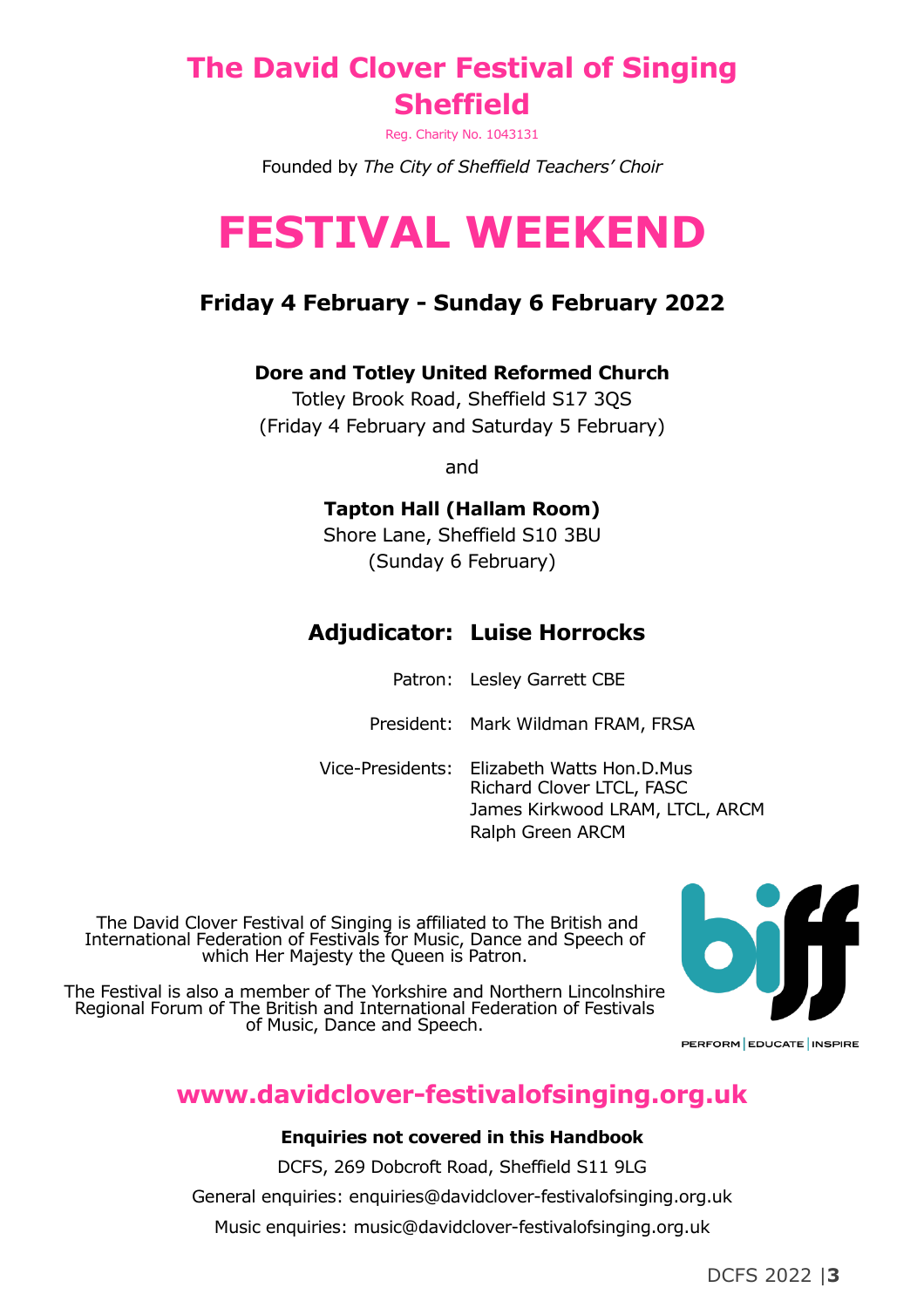### **Festival Weekend - Performer Information**

**Eligibility** to the Festival Weekend and to the appropriate classes will be determined by the performer's age on 4 February 2022. Performers will receive further and more specific details of the timetable, procedures etc., after the final date of the receipt of the Entry Form. Performers in the Singers' Platform are not eligible to enter this part of the Festival, similarly any 1<sup>st</sup> study singer aged 19-28 studying at conservatoire or university will only be eligible for the Singers' Platform section of the Festival.

### **Classes**

### **Recital Classes**

|                               | Age on 4 February 2022 | Time limit | Number of songs |
|-------------------------------|------------------------|------------|-----------------|
| Class 7: Junior Recital       | $12 - 15$ years        | 10 minutes | 3 songs only    |
| Class 8: Intermediate Recital | $16 - 18$ years        | 12 minutes | 3 or 4 songs    |
| Class 9: Open Recital         | 19 years and over      | 15 minutes | 3 or 4 songs    |

Performers should choose a balanced and varied programme of 3 or 4 songs, chosen from Groups A to E below, one of which must be from Group E. **Each song should come from a different group-letter:**

**Group A:** an aria from a cantata, an opera, or an oratorio of any period

**Group B:** a song (excluding Group A) written before the 19<sup>th</sup> century

**Group C:** a song (excluding Group A) written during the 19<sup>th</sup> century

**Group D:** an art song (excluding Group A) written during the 20<sup>th</sup> or 21<sup>st</sup> centuries

**Group E:** an unaccompanied folksong or unaccompanied traditional song

**NB:** Repertoire from musicals, music theatre and musical films is **not** appropriate in a Recital Class.

**At no stage** in the Festival should a Recital programme contain **both** an **accompanied** folk or traditional song arrangement **and** an **unaccompanied** folk or traditional song.

In **Class 7: Junior Recital**, the programme should consist of **3 songs only**.

In **Classes 8 and 9: Intermediate and Open Recitals**, the programme may consist of **3 or 4 songs**.

**Time limits:** All recitals must adhere to the time limits. The time limit is for the whole performance including short verbal introductions. Any re-starts which are the fault of the singer are included in the performance time limit. Any re-starts which are not the fault of the singer will not be included in the performance time limit. Should a performer exceed the time limit, an adjudication will be given, but the Festival reserves the right to withhold a placing.

**Placings:** The adjudicator will choose two performers in each Recital Class who will become the winner and runner-up. These placings will be decided, and the awards presented, on the evening of Sunday 6 February 2022, when each performer will repeat **two** songs of their own choice from their original programme. These two songs may, or may not, include the unaccompanied folk or traditional song.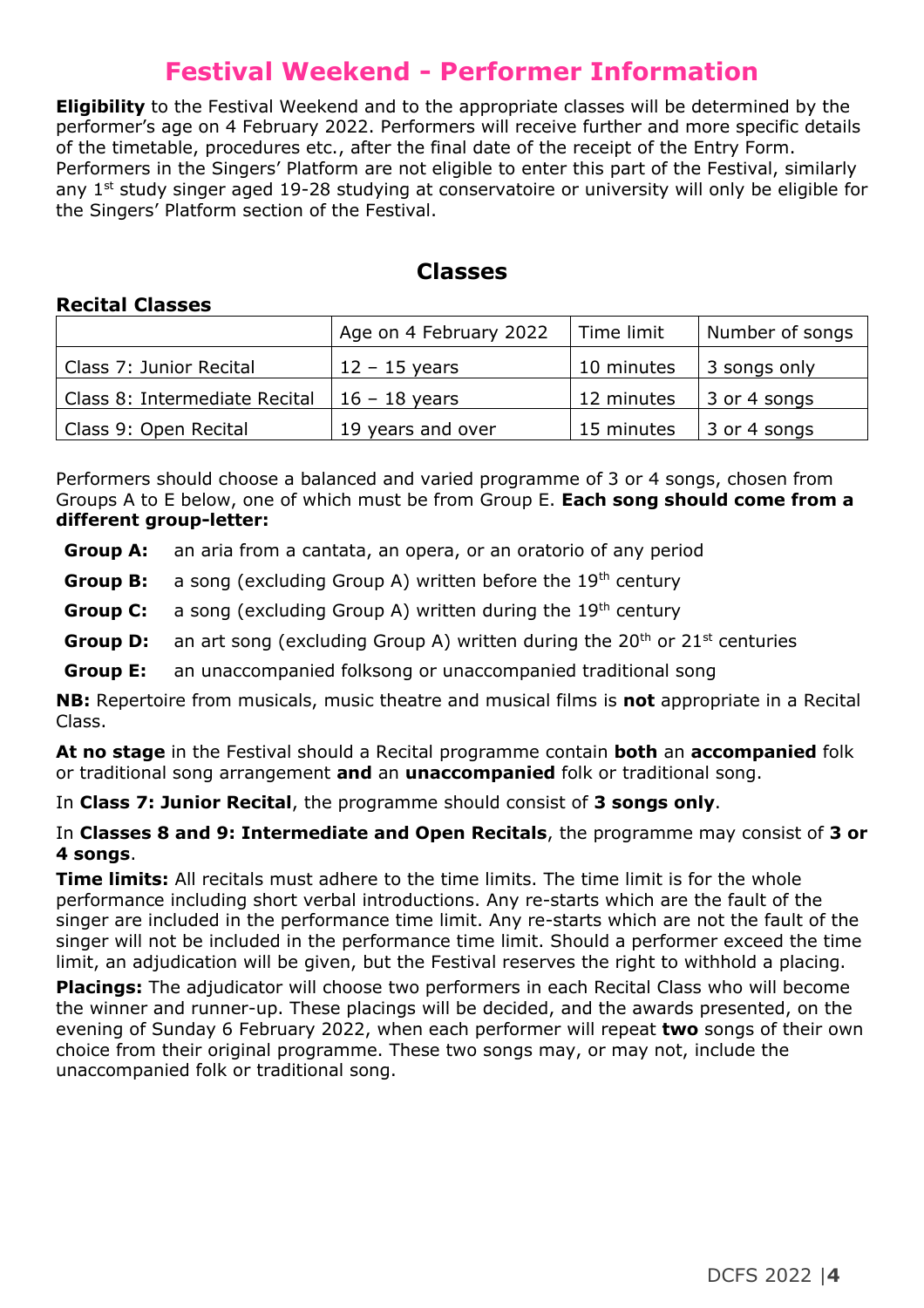### **Non-Recital Classes**

On the evening of Sunday 6 February 2022, the winner of each Non-Recital class (classes 10-27B) will sing the winning song of each class again in competition for The City of Sheffield Teachers' Choir Silver Salver and Award which is awarded to the most outstanding performance. Should an individual win more than one Non-Recital class, he or she should choose only one winning song to perform.

**Time Limits:** In all classes except where otherwise stated, the time limit is **4 minutes**.

**Song choices**: A performer must NOT sing the same song in more than one class.

### **Class 10: Vocal Solo (age 9-11)**

One song chosen from the following:

- Little Spanish Town (Peter Jenkyns, published Novello NOV160071)\*
- Twilight (Aubrey Beswick, from *Pick 'n' Choose*, published Universal UE 16393)\*
- Something Spooky (Lin Marsh, from *Spooky Songs*, published Faber Music)\*

### **Class 11: Vocal Solo: Songs from the Shows (age 9-11)**

One song chosen from the following:

- I'd do anything (*Oliver,* Bart, from ABRSM Songbook Plus Grade 2)\*

- One hand, one heart (*West Side Story,* Bernstein, from ABRSM Songbook Plus Grade 4)\*

- The Bare Necessities (*Jungle Book*, Gilkyson from Singing Time Grade 3,

published Bosworth or Stage & Screen – The Black Book, published Wise AM92249)\*

\*Other editions may be used, but copies of other editions must be available for the official accompanist and adjudicator.

**Class 12: British Song (age 12-15)**\*\*

### **Class 13: British Song (age 16-18)**\*\*

### **Class 14: British Song (age 19 and over)**\*\*

\*\*One song, excluding musicals, music theatre, opera, operetta and oratorio, by any British or Irish composer of any period.

### **Class 15: Oratorio or Sacred Song (age 16-18)**\*\*\*

One song or aria in any language and in the original key – excluding hymns and religious pop songs.

**Class 16: Oratorio or Sacred Song (age 19 and over)**\*\*\* One song or aria in any language and in the original key – excluding hymns and religious pop songs.

### **Class 17: Opera and Light Opera (age 16-18)**\*\*\* Own choice of an aria from an opera of any period or a song from Gilbert and Sullivan or any operetta composed before 1920.

### **Class 18: Opera and Light Opera (age 19 and over)**\*\*\* Own choice of an aria from an opera of any period or a song from Gilbert and Sullivan or any operetta composed before 1920. Your choice should be sung in the original language and key.

\*\*\*In Classes 15-18, there is a performance time limit of 7 minutes to include any instrumental introduction, preliminary recitative, da capo, coda and any brief introduction.

**Class 19: French or German Song (age 15 and under)** One song to be sung in English or the original language.

**Class 20: French Song (age 16 and over)** One song to be sung in the original language.

### **Class 21: Lieder (age 16 and over)**

One song to be sung in the original language.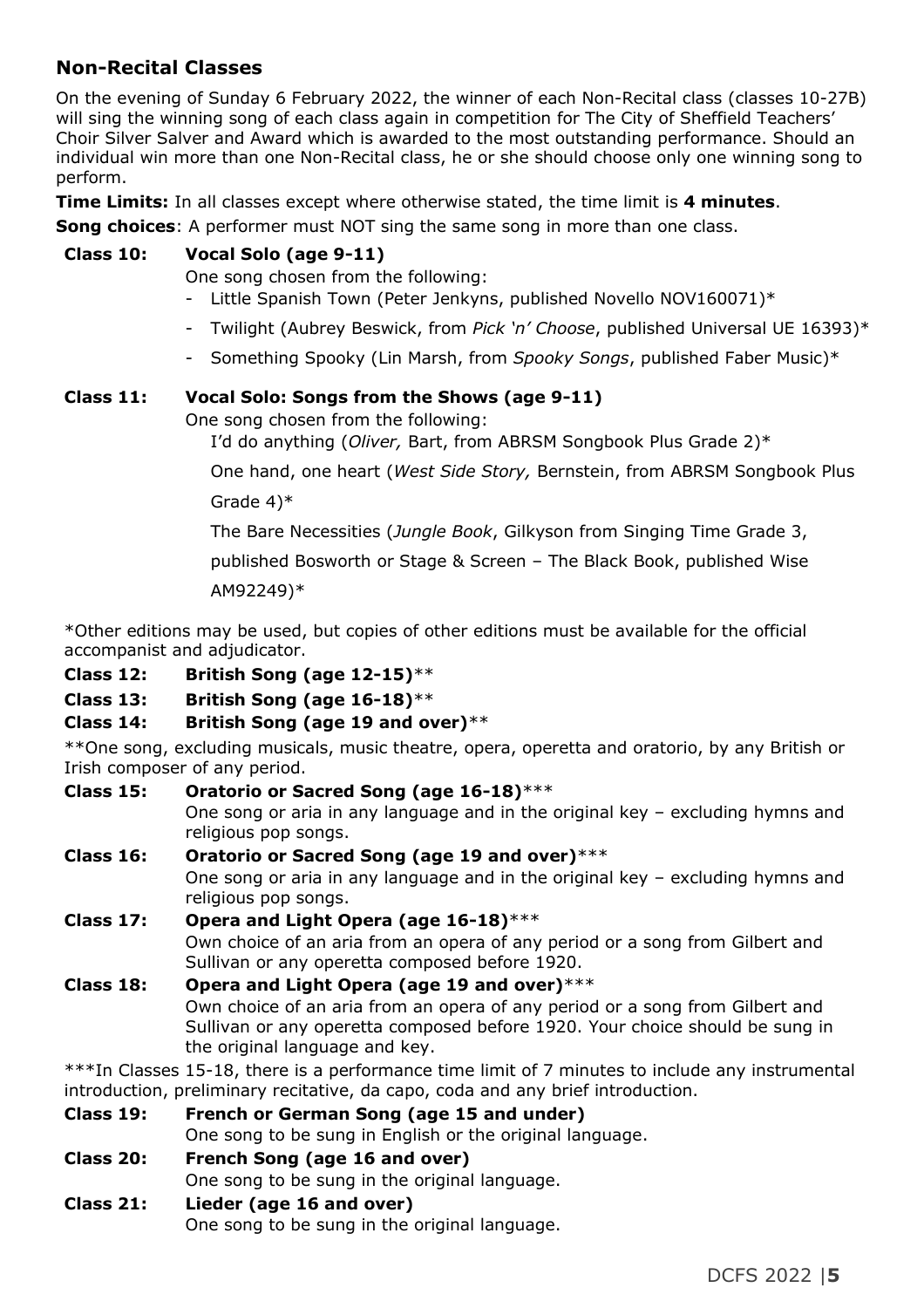### **Class 22: World Songs (any age)**

One song not in English but sung in the original language from any country except the British Isles, France or Germany excluding arias from operas or oratorios.

- **Class 23: A song with words by Shakespeare of any style or period (any age)**
- **Class 24: A humorous or sad song (any age)**
- **Class 25A: Songs from the Shows, Films and Musicals - pre 1960 (age 12-15)**\*\*\*\*
- **Class 25B: Songs from the Shows, Films and Musicals - post 1960 (age 12-15)**\*\*\*\*
- **Class 26A: Songs from the Shows, Films and Musicals – pre 1960 (age 16-18)**\*\*\*\*
- **Class 26B: Songs from the Shows, Films and Musicals – post 1960 (age 16-18)**\*\*\*\*
- **Class 27A: Songs from the Shows, Films and Musicals – pre 1960 (age 19 and over)**\*\*\*\*
- **Class 27B: Songs from the Shows, Films and Musicals – post 1960 (age 19 and over)**\*\*\*\*

\*\*\*\* Songs may come from musicals, music theatre, films, Disney songs and Light Opera (post 1920) but not from opera or pop songs. They should be performed as a concert item, i.e. without movement, (although meaningful gesture is permitted) and without recorded accompaniment or use of microphone.

### **Class 28: English Words and Song (any age)**

One song, time limit 5 minutes. The performer should recite the text from memory and then sing the song. The adjudicator will judge both the speaking and the singing and will be listening for clarity of communication with understanding and imagination. The words must not be a translation from another language, but the composer need not be English. The winner will be invited to perform again on the evening of Sunday 6 February 2022 when they will receive their award but will not be eligible for The City of Sheffield Teachers' Choir Silver Salver.

### **Class 29A: Ensemble Class (15 years and under)**

Up to 6 singers: one piece, time limit 4 minutes. The winner will be invited to perform again on the evening of Sunday 6 February 2022 but will not be eligible for The City of Sheffield Teachers' Choir Silver Salver.

### **Class 29B: Ensemble Class (any age)**

Up to 6 singers: one piece, time limit 4 minutes. The winner will be invited to perform again on the evening of Sunday 6 February 2022 but will not be eligible for The City of Sheffield Teachers' Choir Silver Salver.

All singers in Ensemble Class 29A will be 15 years and under, but singers in Ensemble Class 29B can be of any age. The Paul M Green Trophy and Award, presented by the Dore Male Voice Choir, will be given to the best winning ensemble from both classes to be chosen by the adjudicator at the Sunday evening Finals but will not be eligible for The City of Sheffield Teachers' Choir Silver Salver.

**Order of classes:** Once the Entry Forms have been received, the order in which classes will take place will be determined and everyone will be duly informed. Programme changes will only be allowed after January 1st in exceptional circumstances.

**Amateur status:** The Festival is for amateur performers only and professionals are not eligible to enter. A professional is considered to be one who derives the **major** part of his/her livelihood from singing performance.

### **Preparation for the Festival**

- Entrants are reminded that it is advisable to keep the whole Festival weekend free.
- In preparing their programme, performers are advised to choose material appropriate to their age and stage of vocal development.
- It is requested that performers dress appropriately for the occasion.
- An official accompanist will be available throughout the Festival, but performers may bring their own accompanist if they wish.
- Refer to all the key dates below and adhere to all the required deadlines.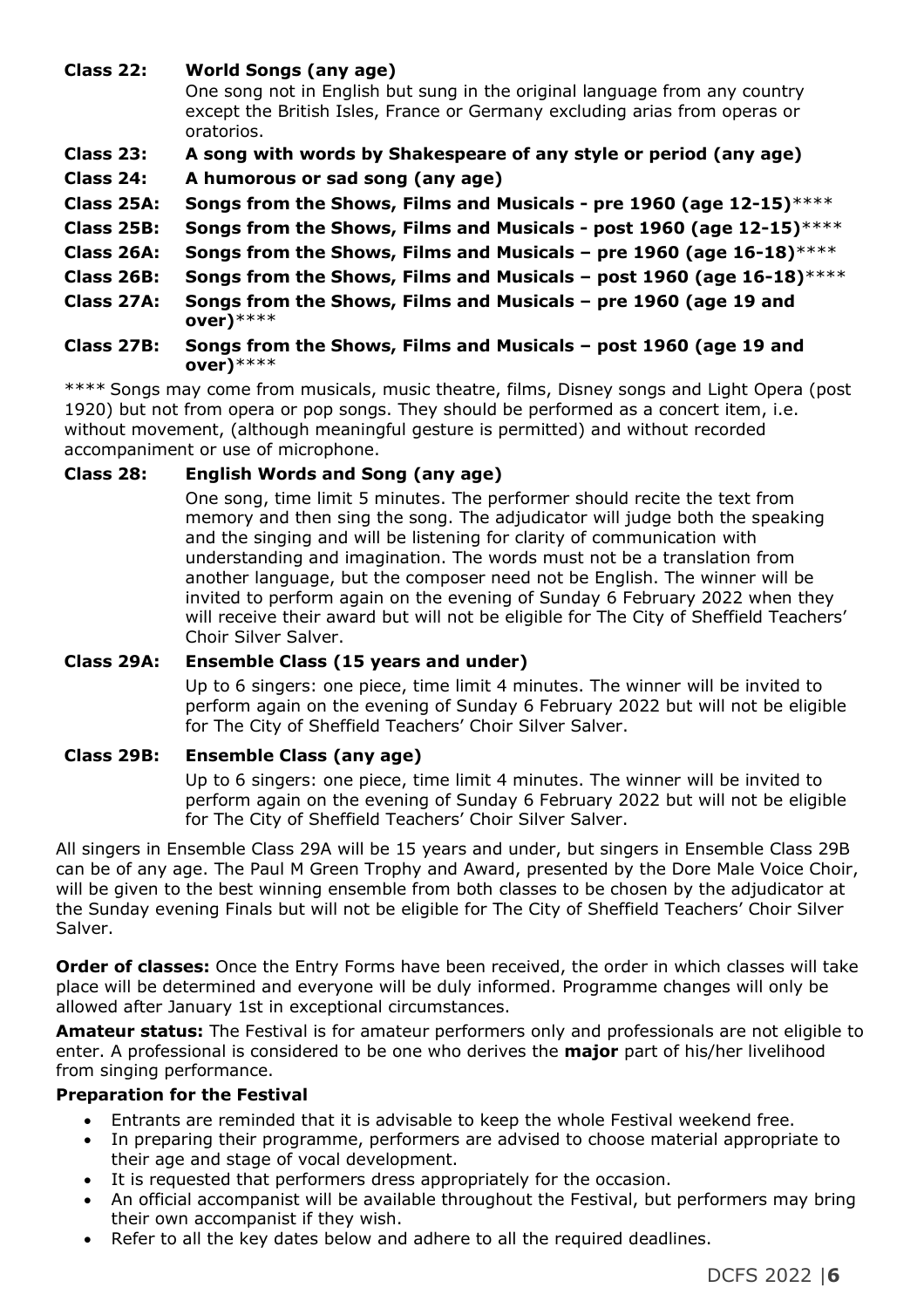**Contact at the time of the Festival**: Should a performer need to make contact at the time of the Festival, the Festival may be contacted on **07836 474972** or **07479 946112.**

**Photographs, Recording Equipment and Mobile Phones**: Due to copyright law and the Festival's safeguarding policy, members of the audience, as well as performers and their supporters, are **not allowed** to take photographs or make audio or video recording at the Festival. Therefore, the use of any kind of camera, recording equipment, mobile telephone or other computerised device is **strictly forbidden**. However, the Festival may appoint a designated, authorised photographer for publicity purposes to promote the work and ethos of the Festival and for the benefit of the performers. **Performers should indicate on the Entry Form a) if they or their supporters have any objection to being included in any of the photographs taken by the official photographer and b) if they give permission for any photographs taken to be used for publicity purposes, etc., without further consultation from the Festival.**

**Entry Forms:** All entry forms, fees and music for the official accompanist/s, together with an A5 sized stamped addressed envelope MUST be received by **Saturday 20 November 2021** or the entry may not be accepted. Entries should be sent to: The Entries Secretary, DCFS, 29 Kerwin Drive, Sheffield S17 3DG. Once the entry forms have been received, the order in which the classes will take place will be determined and everyone informed. A submitted entry form will act as confirmation that you have read **all** the information in this Handbook and Entry Form.

**Entry fees**, which are non-refundable\*, should be enclosed when sending in the Entry Form and are:

| Class 7: Junior Recital       | £9.00  | Classes 10-11               | £5.00 each   |
|-------------------------------|--------|-----------------------------|--------------|
| Class 8: Intermediate Recital | £12.00 | Classes 12-28               | $£8.00$ each |
| Class 9: Open Recital         | £15.00 | Classes 29A and B: Ensemble | £9.00        |

\*Entry fees will not be refunded unless a class is unexpectedly under-subscribed and subsequently withdrawn.

**Music for the official accompanist**: Should you require the services of the official accompanist, unfolded, legible copies **must** be sent in an A4 sized envelope with your entry form by **20 November 2021.** It may be necessary to have your package weighed to avoid underpayment of postage. NB: original copies are required by the adjudicator on the day.

### **We look forward to meeting, welcoming and hearing all the performers and wish you a happy, enjoyable and successful time at the Festival.**

### **Key Dates**

| 20 November 2021 | Last date for the receipt of the Entry Form, song choices and copies of music<br>for the official accompanists. These should be sent to: The Entries Secretary,<br>DCFS, 29 Kerwin Drive, Sheffield S17 3DG |
|------------------|-------------------------------------------------------------------------------------------------------------------------------------------------------------------------------------------------------------|
| 4 February 2022  | Afternoon and evening classes at Dore and Totley United Reformed Church,<br>Totley Brook Road, Sheffield S17 3QS                                                                                            |
| 5 February 2022  | Morning, afternoon and evening classes at Dore and Totley United Reformed<br>Church, Totley Brook Road, Sheffield S17 3QS                                                                                   |
| 6 February 2022  | Morning and afternoon classes, Festival Finals Evening: Recital Finals,<br>Non-Recital Final and, Adjudications and Presentations at Tapton Hall<br>(Hallam Room), Shore Lane, Sheffield S10 3BU            |

For further information about the David Clover Festival of Singing and to download copies of the entry form, please visit:

### **www.davidclover-festivalofsinging.org.uk**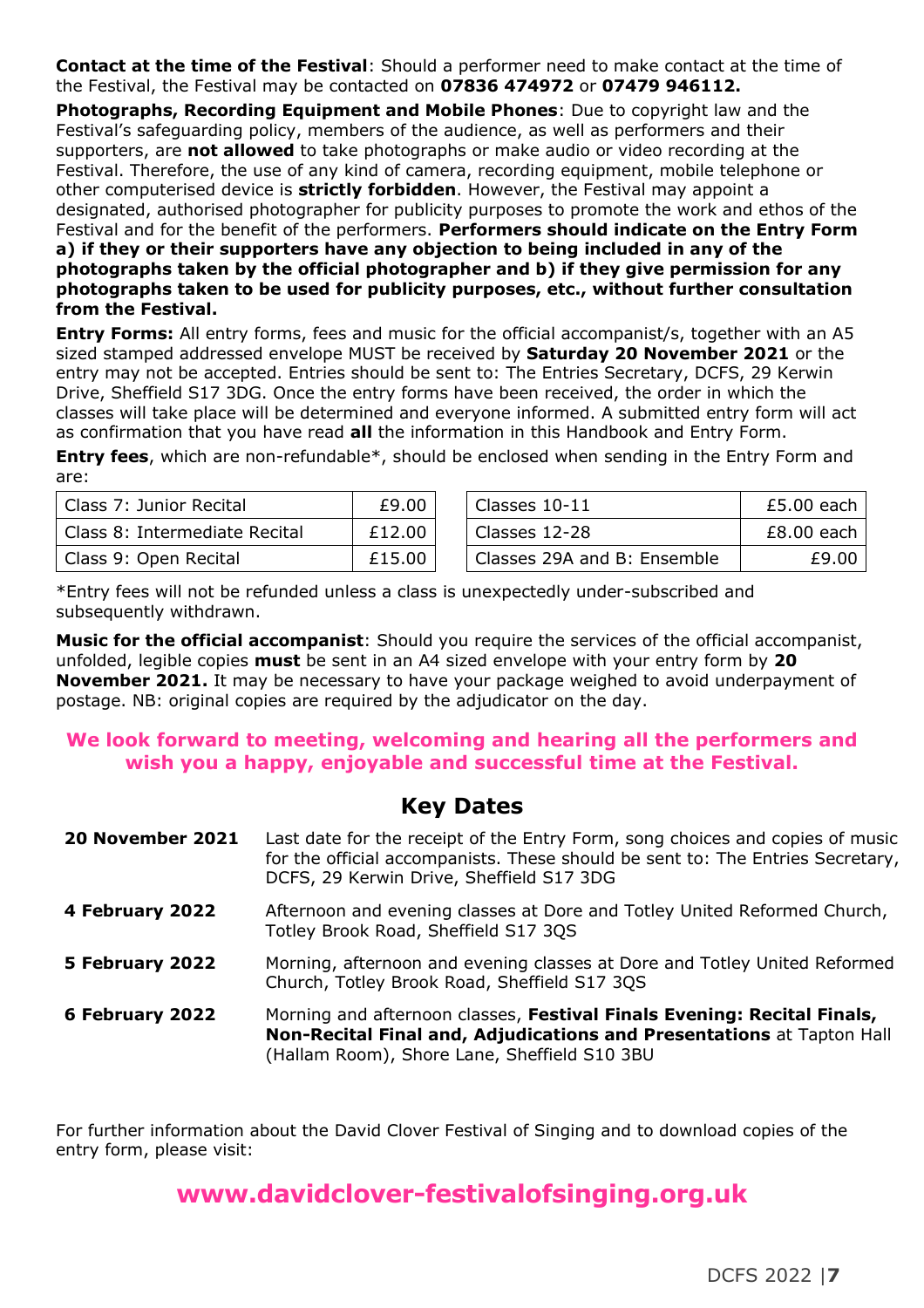### **Awards**

All awards are made at the discretion of the adjudicator whose decisions are final, unless a singer exceeds the time limit. It is expected that award money will be used to further the musical development of the winner.

**Recital Classes**: The winner and runner–up will both receive a cash award and certificate, and each will receive his/her award at the Presentation of Awards on Sunday evening, 6 February 2022.

**Non-Recital Classes**: The runner-up of each Non-Recital Class except Classes 28, 29A and 29B where there is a winner only, will receive a certificate. The winner will receive a cash award and a certificate. In Ensemble Classes 29A and 29B, each member of the winning ensemble will receive a certificate and all presentations will be made at the end of each class.

All performers accepting the following additional awards (trophies) will be deemed to have given an undertaking for their safe custody in being asked to sign a form of receipt for each trophy gained, before taking their trophies away. The trophies are to be held by the winners from February 2022 until 19 November 2022. These trophies should then be returned to the Trophy Steward in a clean condition on or before **19 November 2022** in readiness for the 2023 Festival. Any cost incurred in recovering trophies not returned by 19 November 2022 will be charged to the performer. Upon their return, the Festival undertakes to engrave the trophies. All trophies are the property of the Festival and must not be taken out of the country. Lost trophies must be replaced and the replacement of a lost trophy, or the cost of repair of damage to a trophy, will be the responsibility of the current holder. It is felt reasonable to assume that trophy winners will make adequate provision of insuring the trophies while in their possession. **Please inform the Trophy Steward of any change of contact details between 4 February and 19 November 2022.**

### **Additional Awards (Trophies)**

The **John Gilbert Wilson Trophy** is given by Mrs. Jill Hamnett in memory of her father. It will be awarded to the most promising male singer between the ages of 16 and 21 in any appropriate class. The **Don Greenfield Trophy** is given by Hallam Choral Society. It will be awarded for the best performance from classes 10 or 11. This award is in memory of the life and work of Don Greenfield, conductor for many years of the Hallam Choral Society and a former member of The City of Sheffield Teachers' Choir.

The **Doug Crossland Memorial Shield and Award** is given by the Worrall Male Voice Choir in memory of Doug Crossland, its conductor from 1971 to 1995. It will be awarded to the most promising female singer between the ages of 16 and 21 in any appropriate class.

The **Constance Shacklock Memorial Rose Bowl** is given by Ralph Green in memory of Constance Shacklock, who was the President of The City of Sheffield Teachers' Choir and the David Clover Festival of Singing from 1985 to 1999. It will be awarded for the most outstanding operatic performance during the Festival Weekend.

The **Kathleen Walker Award** is given in memory of Kathleen Walker, who was a founder member of The City of Sheffield Teachers' Choir, and a musical director of several operatic societies in Sheffield. It will be awarded for the most outstanding performance in Songs from the Shows Classes 25-27.

**The City of Sheffield Teachers' Choir Silver Salver and Award** is given by Ann Durrant, who was a member of The City of Sheffield Teachers' Choir for over twenty years. It will be awarded for the most outstanding performance by a winner from Non-Recital Classes 10 to 27.

The **Michael Peaker Memorial Trophy and Award** is given by the Worrall Male Voice Choir in memory of Michael Peaker for his contribution as accompanist and conductor to the choir, and as organist at St. Mathias's Church, Stocksbridge. The award will be given for the most outstanding performance by anyone aged 16-21 of an aria from an oratorio or of a sacred song during the festival weekend.

The **Edith and Ronald Batty Salvers** are given by Valerie and Geoff Littledyke in memory of Valerie's parents. It will be presented to the most promising female and male singers respectively, aged 15 or under in any appropriate class.

The **Petrie Rose Bowl** is given by our first Patron and previous President, Mollie Petrie, who was always a great devotee of the English language. It will be awarded to the winner of Class 28: English Words and Song.

The **Mollie Petrie Memorial Award** is given by Ralph Green in memory of Mollie Petrie, who was President of The City of Sheffield Teachers' Choir and the David Clover Festival of Singing from 1999 and then the first Patron until 2016. It will be awarded for the most outstanding performance of a song with words by Shakespeare from any class during the Festival Weekend.

The **Paul M Green Trophy and Award** is given by the Dore Male Voice Choir. It will be awarded annually to the winners of Class 29: Ensemble Class, in memory of Paul Green, their conductor and accompanist for many years.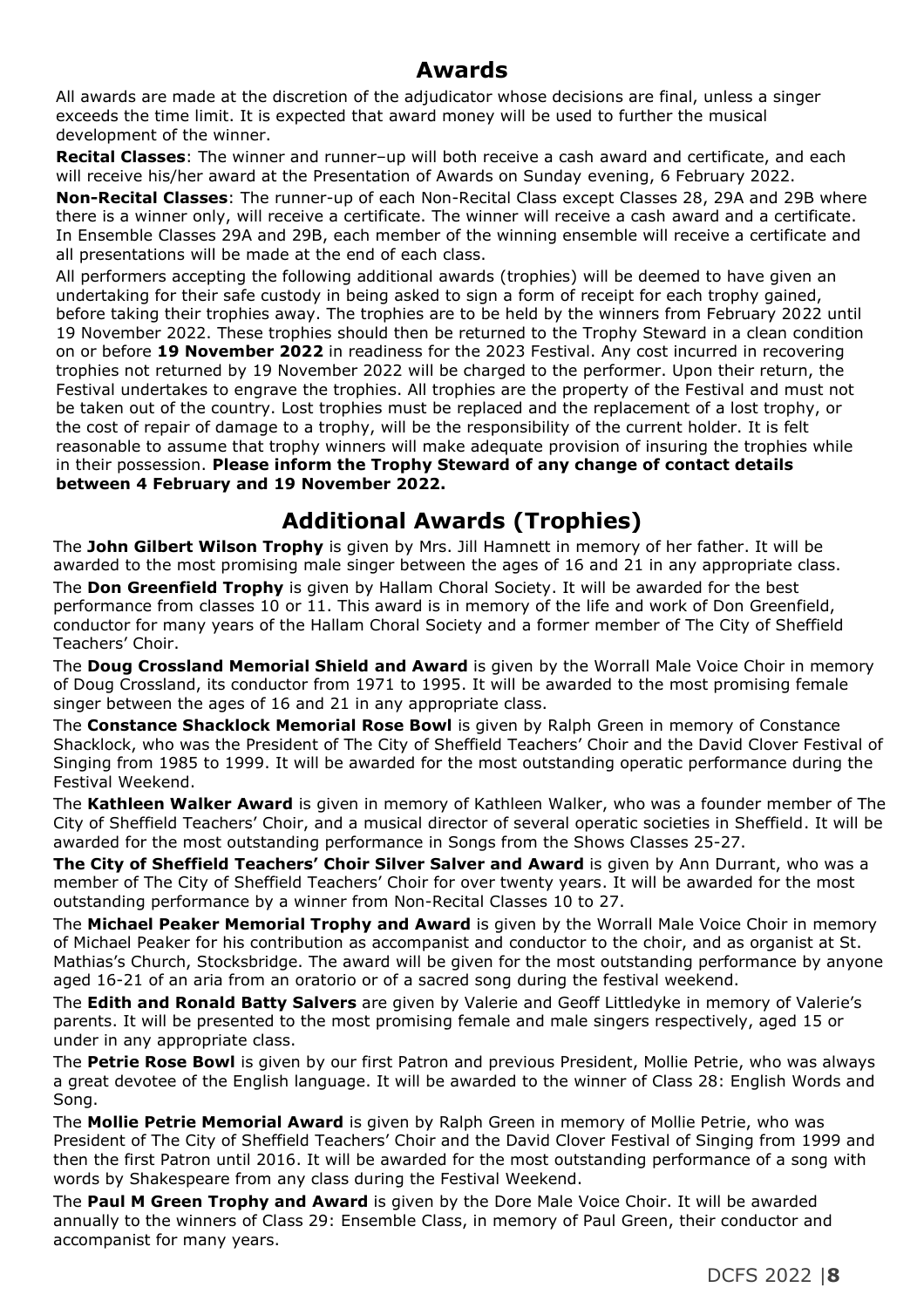### **Festival Weekend - General Information**

**Adjudicators:** all adjudicators are appointed by the David Clover Festival of Singing. No performer, teacher or member of the audience may approach the adjudicator in each class venue unless invited to do so, nor engage the adjudicator in conversation or discussion on any matter, before or after a session, or whilst the session is in progress, otherwise disqualification may be incurred.

### **Audience Admission Charges**

Charges are per person and per session and are payable in cash at the door (please also see details about becoming a Festival Friend on page 12):

| <b>Session</b>                                                                                                                                              | <b>Adults</b>                                                                                      | <b>Accompanied</b><br>children under<br>12 |
|-------------------------------------------------------------------------------------------------------------------------------------------------------------|----------------------------------------------------------------------------------------------------|--------------------------------------------|
| Friday late afternoon, Friday evening<br>after Tea Break, Saturday morning,<br>Saturday afternoon, Saturday<br>evening, Sunday morning, Sunday<br>afternoon | £5 for a single session<br>£8 for 2 sessions on the same day<br>£10 for 3 sessions on the same day | £2                                         |
| Sunday evening (Festival Finals)                                                                                                                            | £10                                                                                                | £З                                         |

**Audience:** An audience is welcome at all Festival sessions, so please support and encourage the Festival and its performers in their endeavours and appreciate and enjoy the talents of all the participants by being in the audience.

**Cancellation of a class:** In the event of a class being poorly subscribed, it may be withdrawn at the discretion of the Committee and the entry fees returned.

**Car Parking:** Car parking at Dore and Totley United Reformed Church is limited to on-street parking in the vicinity of the church. Car parking is plentiful in the grounds at the Tapton Hall and is free of charge.

**Entry and Exit:** No person will be allowed to enter or leave the hall during any performance or adjudication as movement tends to distract the performer, accompanist, adjudicator and the rest of the audience.

**Equal Opportunities Policy:** No person shall receive less favourable treatment or consideration on the grounds of race, colour, religion or belief, nationality, ethnic or national origin, sexual orientation, gender re-assignment, age (i.e. 9 or over), disability or marital status, or be disadvantaged by any requirement or condition that cannot be justified. The opportunity for people to compete in the Festival is provided through a variety of classes. All sessions are open to a public audience and the Festival only uses venues that have made provision for people with physical disabilities. The Festival will keep under review its policy, procedures and practices on equal opportunities.

**Festival Help:** We want to see the Festival continue to provide opportunities for the encouragement and development of all its entrants, the competitive element being a means to an end. Even if you are a prospective performer or performer's supporter, you could still help to further our cause by helping in two ways – as a volunteer helper and/or providing financial support. **Volunteer helpers** are a welcome and essential part of running the Festival and there is always a need for new people to assist in various ways. There is no need to be an expert, you just need to be committed, sensible, unflappable and a member of a team, but above all, have a sense of humour! You don't have to be there all day, every day. Helpers can choose how much time they are able to give. If you would like to become a volunteer, please contact Joy Bowler via email: joybowler@googlemail.com for details. To continue to mount the Festival and engage specialist adjudicators, we need ongoing **financial support** and assistance from individuals and businesses who are interested in helping the amazing range of vocal talent to flourish. The cost of running the Festival increases each year, and although we receive some support from local organisations and individuals, we are faced with raising more financial support in the future.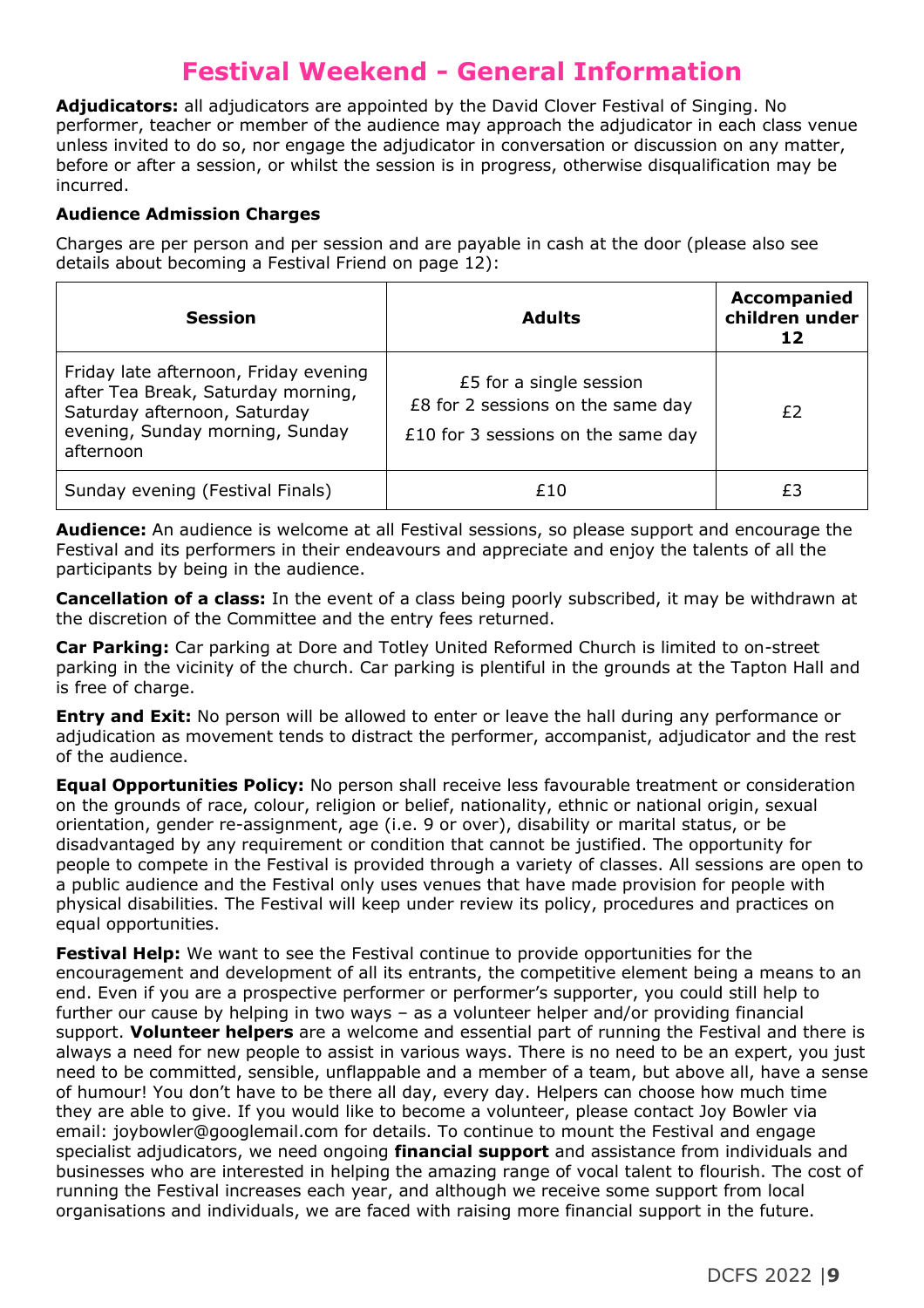Maybe you, or someone you know, can help to support the Festival in any of the following ways by:

- Becoming a Friend of the David Clover Festival;
- Sponsoring the Festival in a variety of ways;
- Advertising in future publications of this Handbook and/or the Festival Programme;
- Making a donation;
- Making a bequest.

If you can help in any of these areas of financial support, please contact the Festival via the email address: dcfs@davidclover-festivalofsinging.org.uk. Any financial assistance offered can be increased in value if you are a taxpayer and by 'gift-aiding' your contribution where appropriate.

**Liability:** The Festival does not hold itself responsible for any injuries sustained by any performer or member of the public whilst at Festival venues.

**Lost Property:** The Festival will not be responsible for property lost or damaged during the Festival.

**Queries** which are not covered in this Handbook may be made at: DCFS, 269 Dobcroft Road, Sheffield S11 9LG or email: dcfs@davidclover-festivalofsinging.org.uk

**Refreshments:** At Dore and Totley United Reformed Church drinks will be available throughout the day. Also, food may be obtained locally. Please ask for details at the time. At Tapton Hall, tea, coffee, alcoholic and soft drinks, bar meals and snacks are available all day at the bar adjacent to the Hallam Room.

**Safeguarding Policy:** A copy of the Festival's Safeguarding Policy will be on display at the Festival and is also available on the Festival website (www.davidclover-festivalofsinging.org.uk). This Policy relates to children (under the age of 18) and also to members of vulnerable groups of any age who are identified to the Festival before their arrival at the Festival. Contact should be made by parents and/or teachers via letter to DCFS, 358 Ecclesall Road South, Sheffield S11 9PY or via the Festival email address (dcfs@davidclover-festivalofsinging.org.uk). The Festival will actively seek to meet the needs of children from ethnic groups and children who are disabled. Any subsequent reference to 'children' includes members of other vulnerable groups.

David Clover Festival of Singing is a Body of Persons Authority to fulfil the regulations on Child Licensing.

**Safety of Performers:** Teachers and parents should be aware of their responsibilities in entering any performers with limited physical capabilities or special needs. They should pass on any such information that might impact on the Festival's work, in writing, before the start of the Festival to Joy Bowler, 358 Ecclesall Road South, Sheffield S11 9PY.

**Supervision of Children:** Please note that all children under 16 years of age must be accompanied and supervised effectively. Supervision may come from a parent, an adult acting on their behalf, a teacher or a group leader. The David Clover Festival of Singing cannot take responsibility for unsupervised children at the Festival venues. Any person acting in a supervisory capacity will be expected to pay the normal admission fee.

**Withdrawals and Class Start Times:** As it is impossible to foresee the number of last-minute withdrawals from classes due to illness or for any other reason, the Committee reserves the right to start classes early, except for the first class of a session.

### **Please make sure you arrive in plenty of time.**

### **Festival Committee**

| Chairman: David Heslop OBE      | Vice Chair: Joy Bowler                      |
|---------------------------------|---------------------------------------------|
| Treasurer: David Durrant        | Secretary: Heather Morris                   |
| Music Co-ordinator: Vivien Pike | Entries Secretary: Eric Barraclough         |
| Venues: Brenda Birks            | Festival Friends: Di Hallatt                |
| Sponsorship: Vacant             | Publicity and Advertising: Anthony Trippett |
|                                 |                                             |

### **2023 Festival Dates**

**Singers' Platform: 26, 27, 28 January Festival Weekend: 3, 4, 5 February**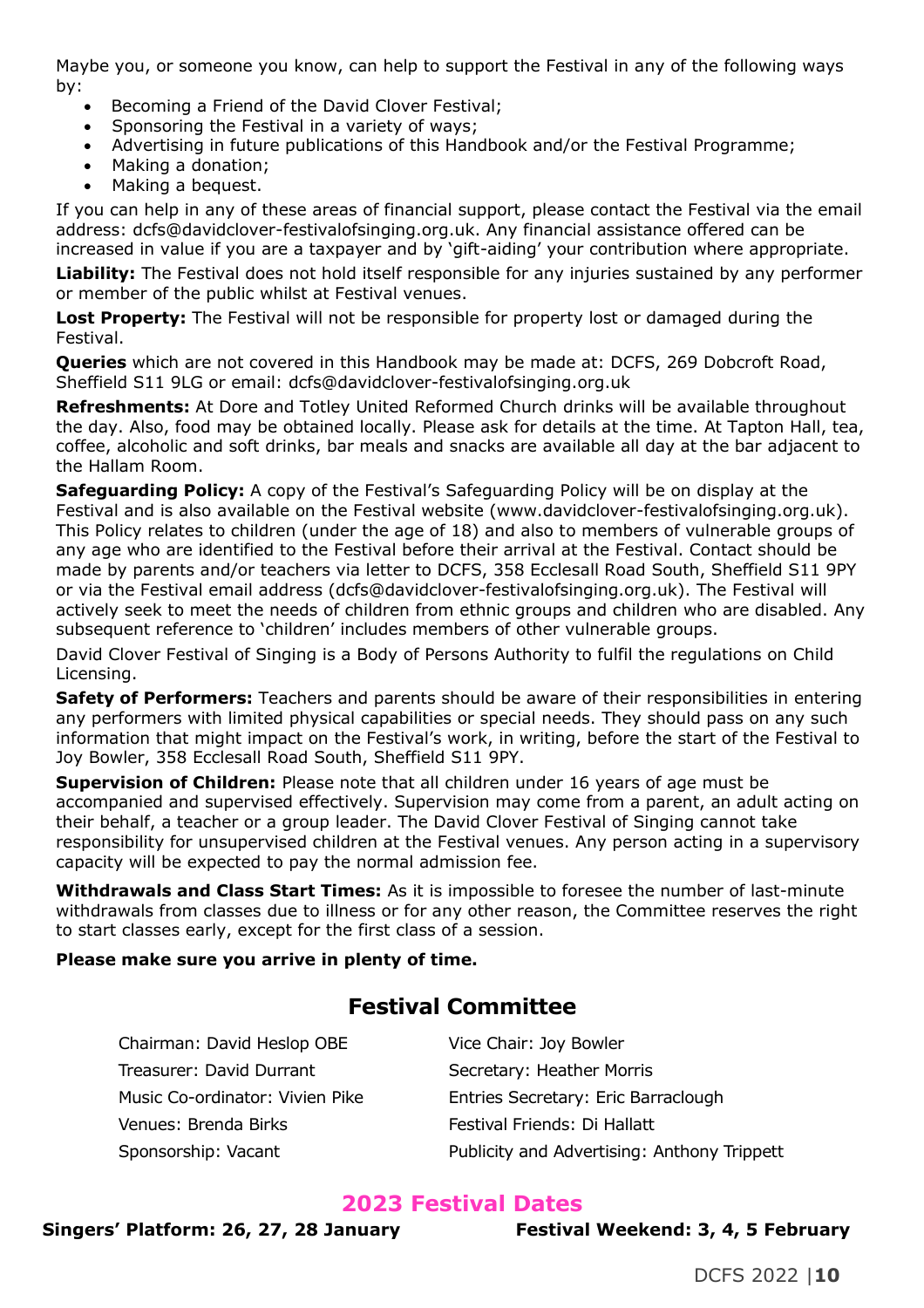### **The David Clover Festival of Singing**

### **www.davidclover-festivalofsinging.org.uk**

Dr David Clover came to Sheffield in 1966 having been appointed as the Music Advisor to the city's Education Department. It was one of the earliest residential courses for music teachers and its daily choral sessions, organised by David, brought the first members of The Sheffield Teachers' Choir (as it was then known) together in the autumn term of 1968.

Following David's untimely death in 1979, the Teachers' Choir committee at the time decided to create a lasting tribute and memorial to his work. The result was the establishment of the David Clover Competition for Singers, renamed the David Clover Festival of Singing in 2010. The original competition started in a small way with only 2 classes for singers of secondary school age, providing the opportunity for the singers to be helped and encouraged by experienced judges of singing, an ethos that is still as strong today. The Festival has grown into a competition of high standing, credibility and stature in Sheffield, nationally and now internationally and is open to **all** singers from the age of nine. One of David's greatest loves was singing, whether solo or choral, and he believed that the voice deserved equal status with other musical instruments.

The Singers' Platform section of the Festival was formed in 2015 especially to support, both musically and financially, young singers on their journey into the profession. Singers come from all corners of the UK.

Over the years, internationally famed singers have adjudicated at the Festival: Constance Shacklock, Marjorie Thomas, Jean Allister, Mollie Petrie (first Patron) and Mark Wildman (President) and many previous winners, including Elizabeth Watts, have joined the singing profession.

*The City of Sheffield Teachers' Choir* is always delighted to invite singers from the Festival to share its concerts whenever possible.

### **2022 Adjudicator – Luise Horrocks**

After early studies on the piano and clarinet, Luise Horrocks graduated from Oxford University with a degree in English before moving on to study singing on an Advanced Studies Course at the Royal College of Music in London.

She has performed extensively as a Soprano Soloist throughout the UK and Europe. While specialising primarily in Oratorio, she has also given many Song Recitals and has appeared on the opera stage at Buxton Opera House. She has also sung in a series of concerts and Recitals in South Africa and the USA and her wide repertoire extends from works by Monteverdi to Stravinsky. She has made several recordings and her BBC broadcasts include performances of Handel's Messiah, Haydn's Creation and works by Goehr.

Luise has held positions as a teacher in both the Junior and Senior departments of the Birmingham Conservatoire and as a visiting lecturer at Birmingham University. She runs an extensive private teaching practice and is regularly asked to give Master classes, choral workshops, presentations and teacher sessions both at home and abroad. She has worked as a Vocal Coach on several residential courses for singers and as a mentor on the CT ABRSM teacher training course. She has also coached and conducted the Wyre Forest Young Voices choir and worked as an external moderator for Artis, a company providing performing arts projects in schools.

As Associate Chief Examiner in Music for Trinity College London, Luise travelled extensively and worked on syllabus setting, training and standardising the examiner panel, planning and delivering conferences and designing Aural and Improvisation tests. Now working as a freelance consultant, she continues to have special responsibility for singing at Trinity and is leading projects with diploma examiners and teacher support. She has recently run a series of singing workshops in Dubai and her latest publications include a series of books of Musical Theatre repertoire with colleague John Gardyne and she has also been choosing songs and writing the teaching notes for a new set of graded song books. She is currently working on a book of diploma repertoire. In 2016 she was awarded an Hon TCL.

She is a highly experienced adjudicator member of the British & International Federation of Festivals and was privileged to be an adjudicator for the inaugural Olga and Jules Craen Young Musician of the Year award in Mumbai, India and for the first Maltese Islands Festival in Valletta, Malta as well as adjudicating and running workshops at the Singapore Performing Arts Festival. Luise is also an actor member of Worcester Repertory Company, taking part in their productions of Shakespeare in the Cathedral.